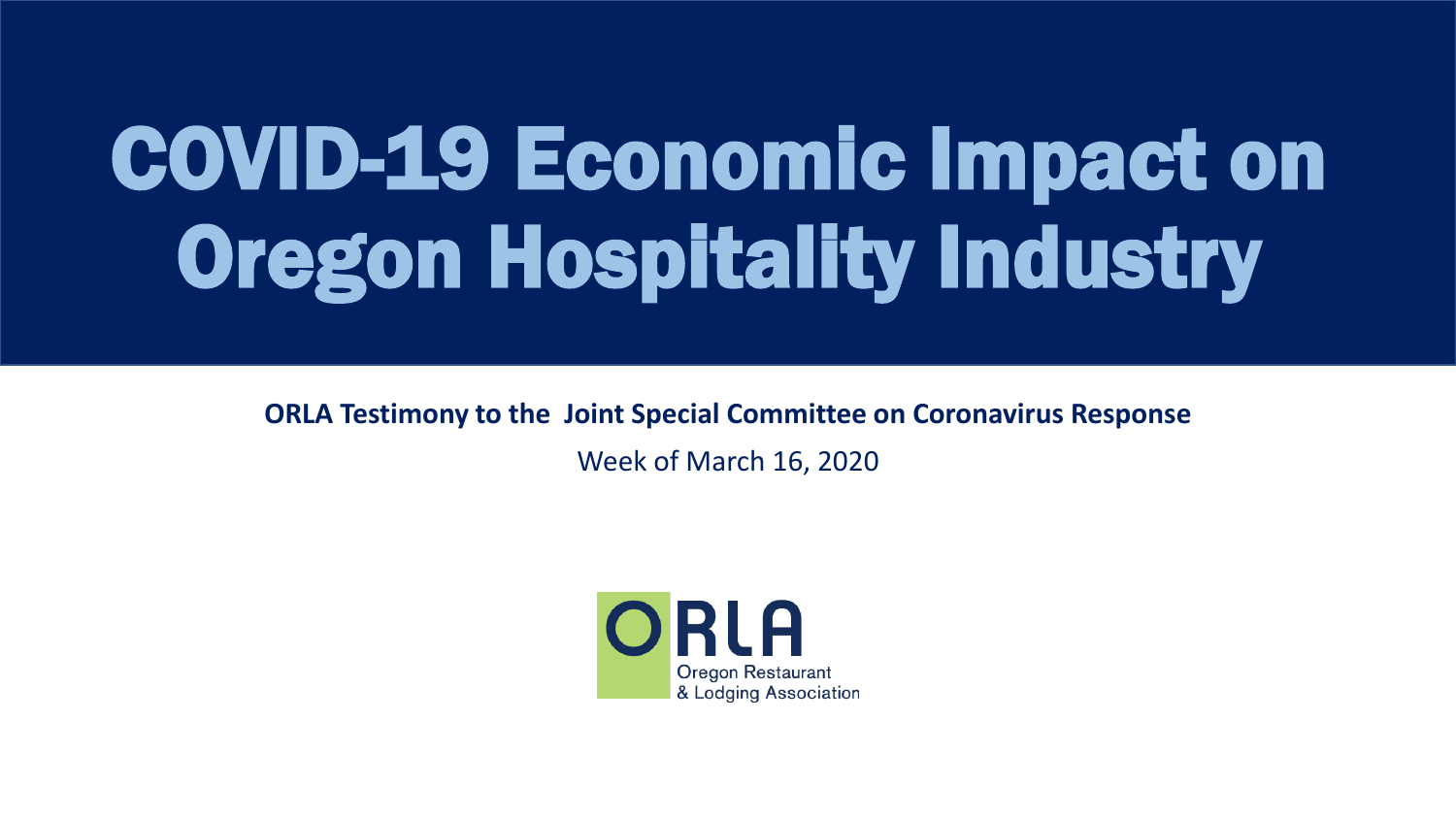# Background

### **Oregon Restaurant & Lodging Association (ORLA):**

- Serves as the leading industry advocate, striving to protect, improve and promote Oregon hospitality
- As a not-for-profit trade organization, ORLA represents approximately 2,600 members, and advocates for over 10,220 foodservice locations and more than 2,000 lodging establishments in Oregon
- The lodging and food and beverage industry is responsible for 183,191 jobs bringing in over \$13.8 billion in annual sales for Oregon
- Second largest industry in Oregon behind healthcare

### **Restaurants**

- Every dollar spent in the table service segment contributes \$1.87 to the state economy
- Every dollar spent in the limited-service segment contributes \$1.61 to the state economy
- Restaurant and foodservice jobs in Oregon in 2019 = 11% of employment in the state

### **Lodging**

In 2018, local transient lodging taxes generated more than \$200 million dollars across the state; about 82% of local transient lodging tax spending was used for general services, tourism-related facilities and promotion Share of total jobs supported by hotel industry in Oregon is 4.5%

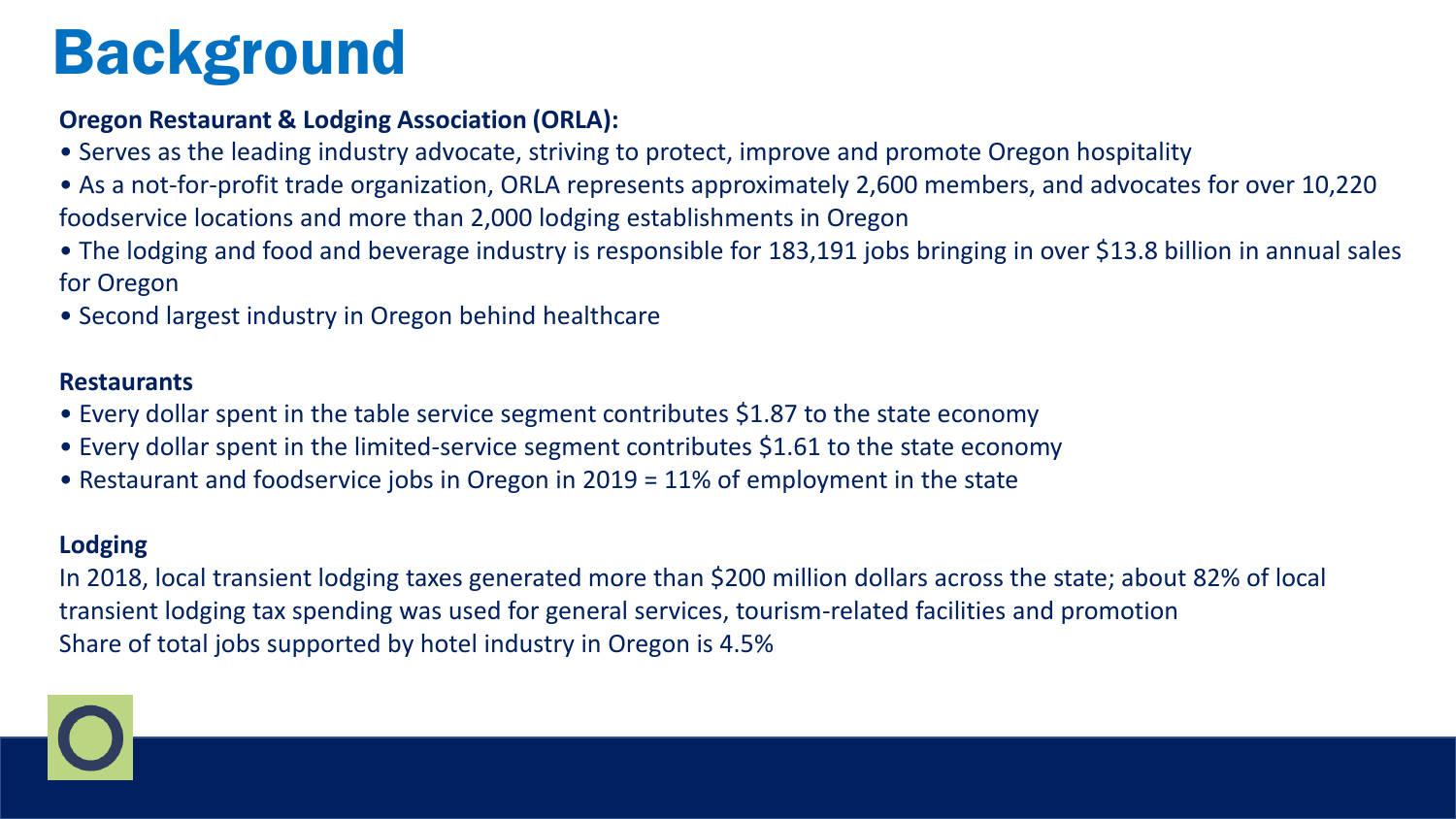# Current State of the Industry

### **Information from Open Table on Restaurants** This data shows year-over-year seated diners at restaurants on the OpenTable network across all channels: online reservations, phone reservations, and walk-ins. For year-on-year comparisons by day, we

compare to the same day of the week from the same week in the previous year. For example, we'd compare Tuesday of week 11 2020 to Tuesday of week 11 in 2019.



|        | <b>Oregon</b> | Portland |
|--------|---------------|----------|
| 16-Mar | $-61%$        | $-61%$   |
| 15-Mar | $-55%$        | $-54%$   |
| 14-Mar | $-47%$        | $-39%$   |
| 13-Mar | -40%          | $-41%$   |
| 12-Mar | $-33%$        | $-32%$   |
| 11-Mar | $-22%$        | $-20%$   |
| 10-Mar | $-13%$        | $-7%$    |
| 9-Mar  | $-15%$        | $-16%$   |
| 8-Mar  | 0%            | 5%       |
| 7-Mar  | $-7%$         | $-3%$    |
| 6-Mar  | $-4%$         | 0%       |
| 5-Mar  | -3%           | 3%       |
| 4-Mar  | $-3%$         | $-1%$    |
| 3-Mar  | $-8%$         | $-3%$    |
| 2-Mar  | 8%            | 5%       |
| 1-Mar  | 6%            | 9%       |
| 29-Feb | 3%            | 4%       |
| 28-Feb | -3%           | -4%      |
| 27-Feb | 3%            | 4%       |
| 26-Feb | 15%           | 17%      |
| 25-Feb | $-1%$         | $-7%$    |
| 24-Feb | 12%           | 14%      |
| 23-Feb | 20%           | 22%      |
|        |               |          |

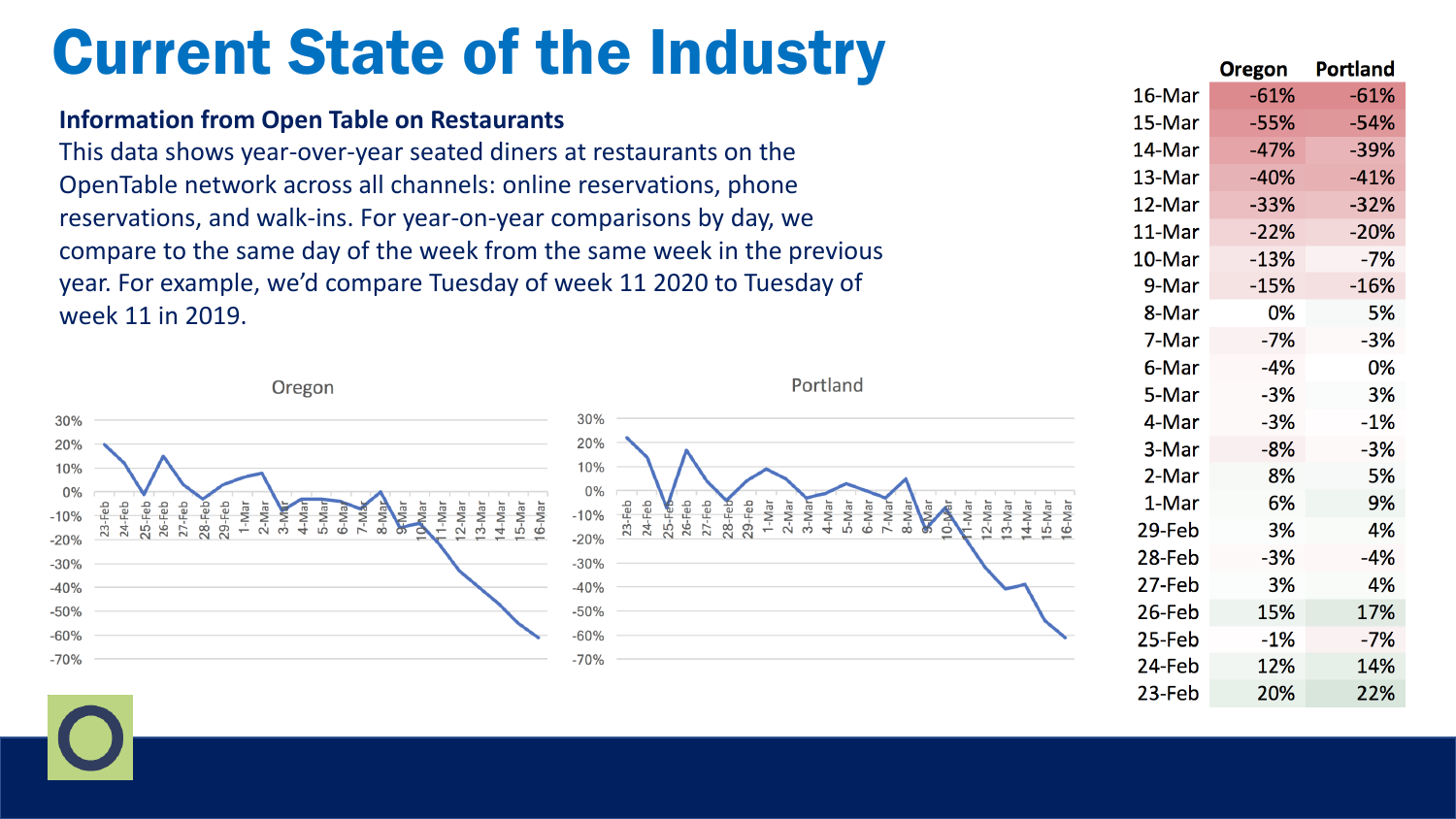# Economic Impact on Restaurants

### **Today the choice for a restaurant is**

- 1) Close for good
- 2) Close temporarily

3) Lay off all non-kitchen employees to support delivery/pick-up, which will not sustain a restaurant for long in which case, it is back to option 1 or 2.

**Option 2 is the only viable option for many:** When we come out of this, and the public gets the "all clear," restaurants, bars, breweries, etc. must be able to quickly open the doors, get their employees back to work, and start generating revenue for the state and cities.

We have no idea at this time who will survive Governor Brown's March 16<sup>th</sup> Executive Order and who won't.

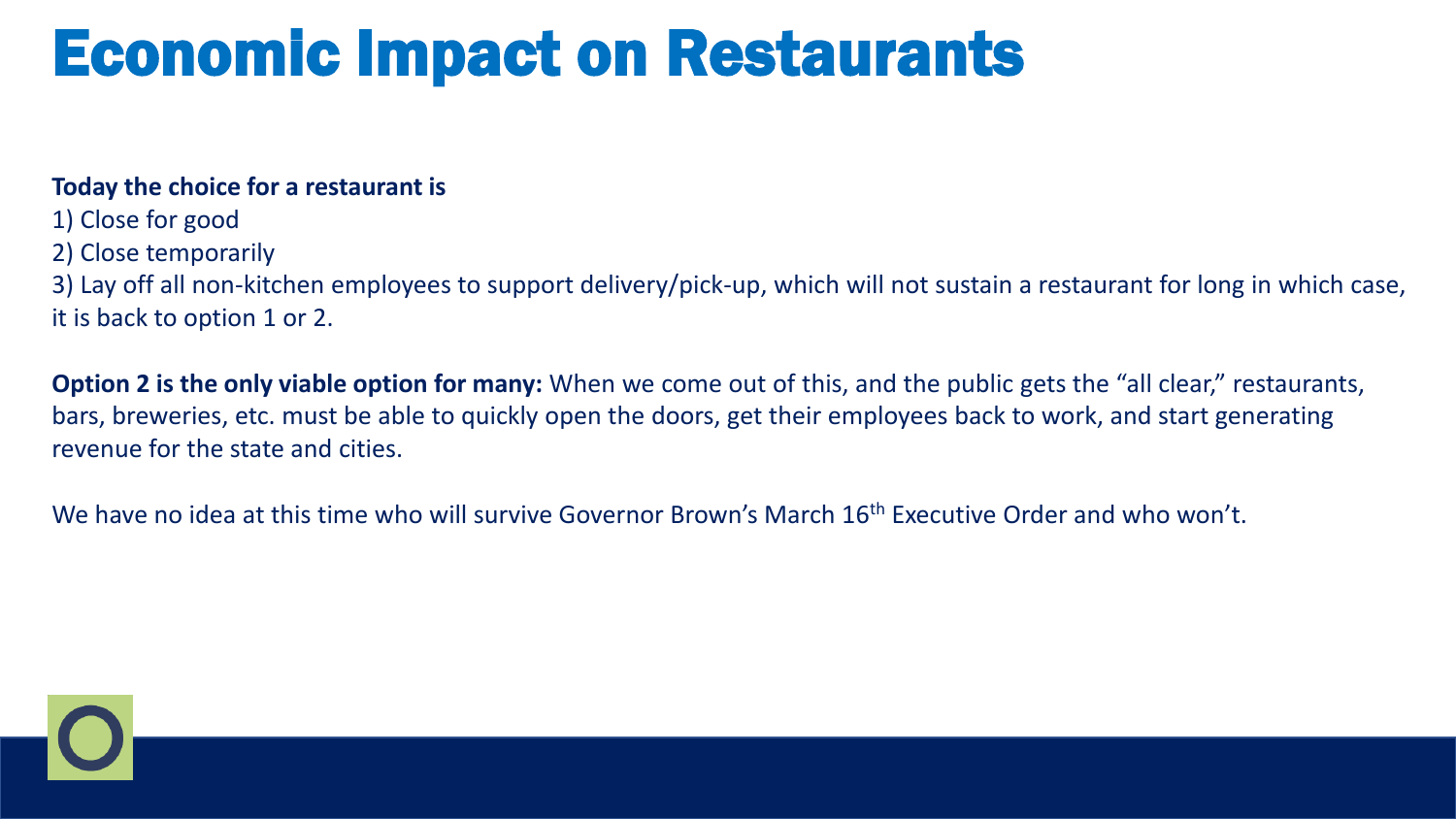# Economic Impact on Restaurants

McMenamin's has announced it is laying off 3000 workers

Black Bear Diner in Madras, Oregon is laying off 38 of its 51 staff

Toro Bravo group in Portland has laid off 90% of their workers and closed 5 of their 7 restaurants

The Oregon Lottery sent out notices that video lottery machines will be turned off for the duration of the ban further reducing revenue sources for bars and restaurants

[Link to OregonLive restaurant closures and changes: https://www.oregonlive.com/dining/2020/03/portland-restaurants](https://www.oregonlive.com/dining/2020/03/portland-restaurants-closed-due-to-coronavirus.html)closed-due-to-coronavirus.html

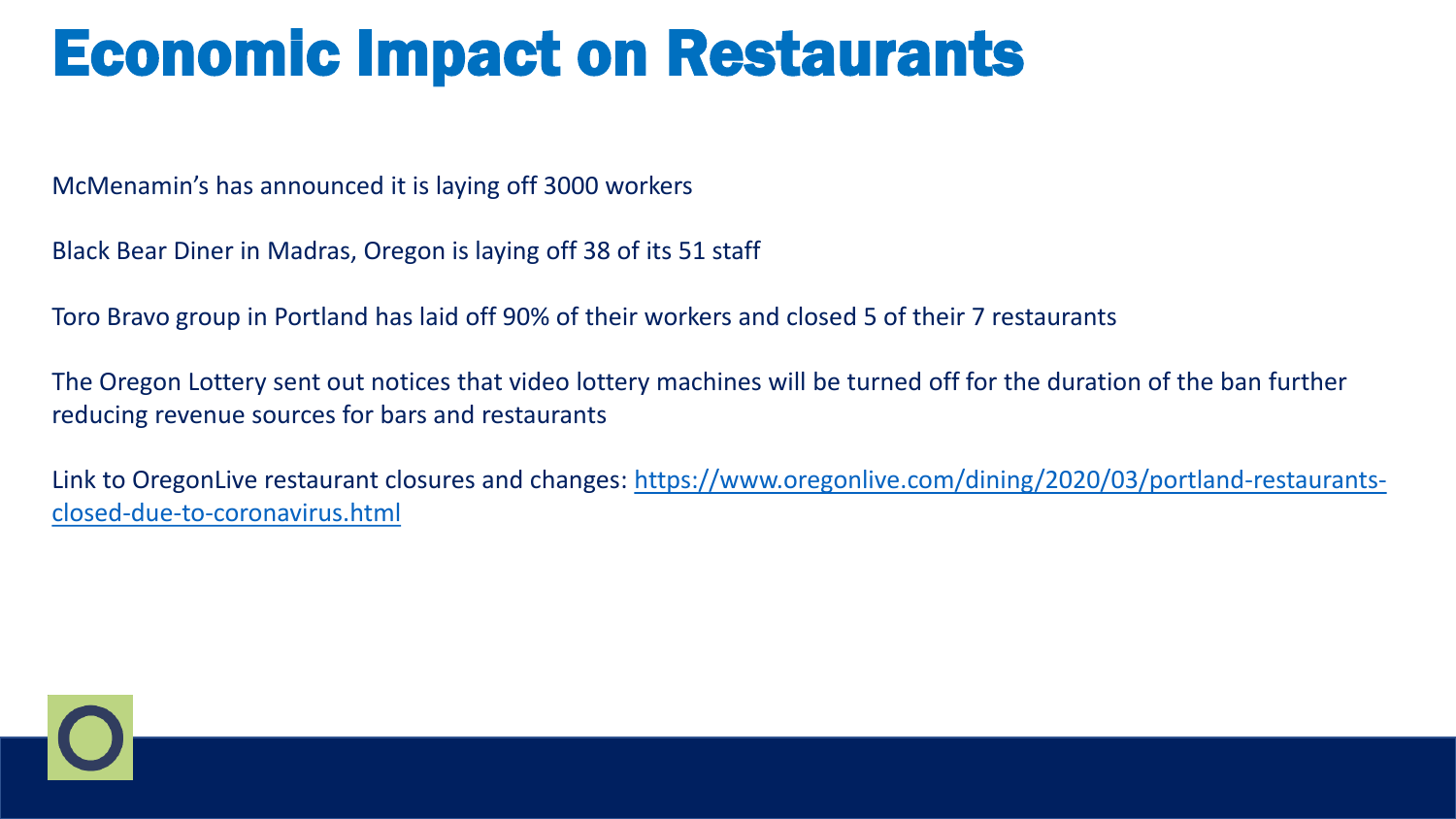# Economic Impact on Hotels

**1.** The decline in occupancy is putting real estate asset owners at risk of being unable to make debt service payments.

**A. A decline of 15% in hotel revenue puts many owners in a position where they are cash-flow negative,** and thus unable to pay debt service, putting them at risk of foreclosure by lenders. Major hotel companies are already forecasting far in excess of that decline.

**2.** The hotel industry is facing an abrupt and unprecedented drop in hotel demand that is gaining pace and getting progressively more severe each day that goes by.

**A.** Additionally, announcements by colleges, schools and professional sports leagues to cancel major events across the country and in Oregon will soon hit leisure travel bookings. This will broaden the geographic impact of sharp demand declines, accelerating the damage across the industry.

**B.** Major hotel companies are reporting that they have already cut forecasts for groups and meeting related business in half for the rest of the year.

**i. For many hotels, groups and meeting related businesses represent the vast majority of their business in any given year.**

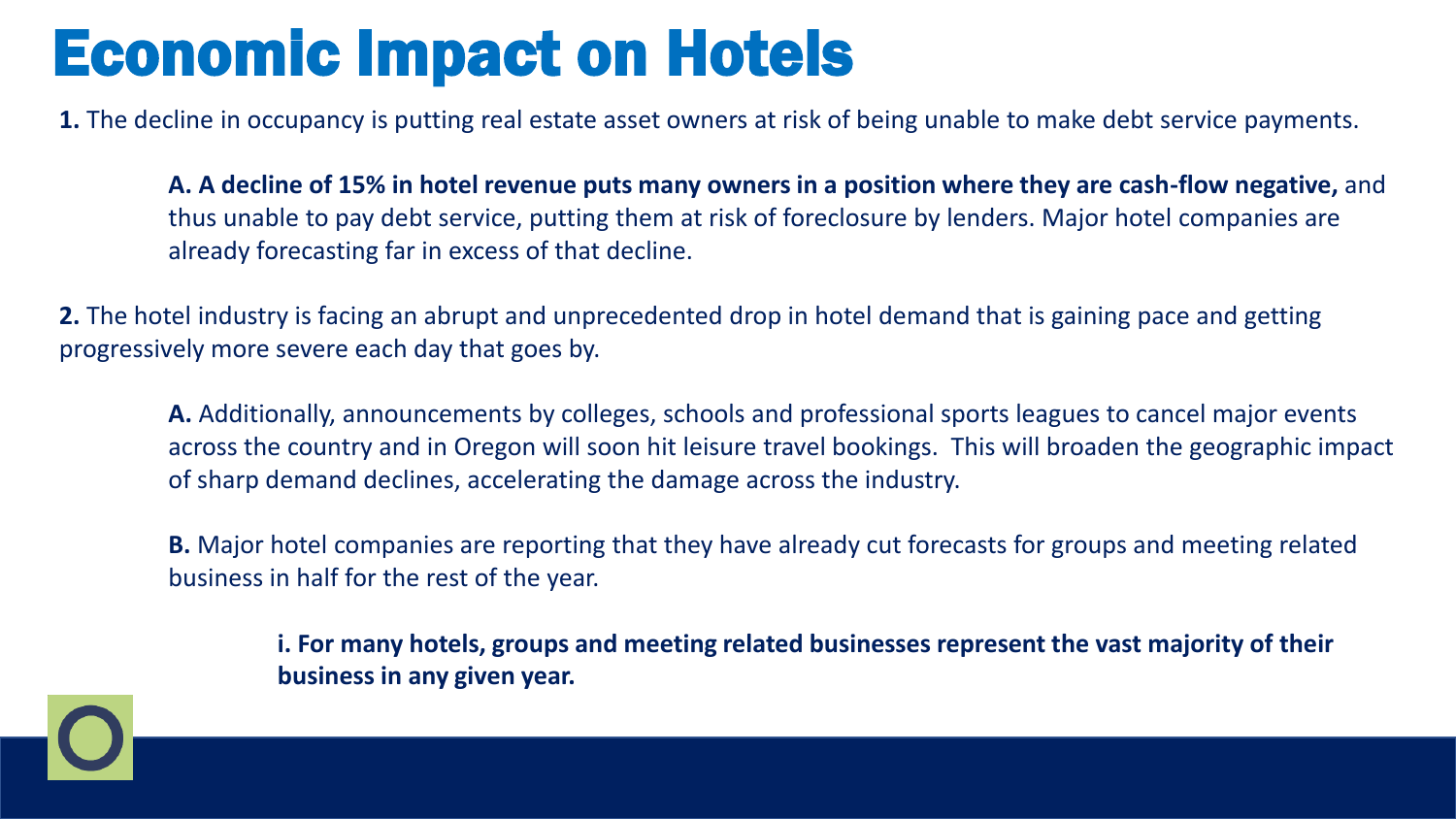# Economic Impact on Hotels

#### **From Bend:**

Anecdotally, one hotel lost \$600,000 in business in one week. May have to lay off employees due to loss of business.

#### **From a hotelier on the Oregon coast:**

In talking with local bankers this morning, there are apparently several smaller owner/operated hotels in our area which are already seeking financial help and payment relief. This will probably continue and worsen over the coming weeks. Since much of the lodging on the Oregon coast falls into the owner/operated category, I imagine anything beyond eight weeks will result in permanently closing or forcing sales of some of these properties.

#### **For one hotel in the Portland area, here are the economic impacts:**

| <b>Revenue down 66.4% from last year</b> | <b>Revenue down 75% from last year</b> |
|------------------------------------------|----------------------------------------|
| Total Revenue Down \$605,969             | Total Revenue Down \$555,860           |
| F&B Revenue Down \$85,131                | F&B Revenue Down \$128,261             |
| Room Revenue Down \$502,341              | Room Revenue Down \$675,531            |
| March:                                   | April:                                 |

These are forecasted revenues. It is also important to note that likely 77% of their staff will be placed on temporary leave before the week is over.

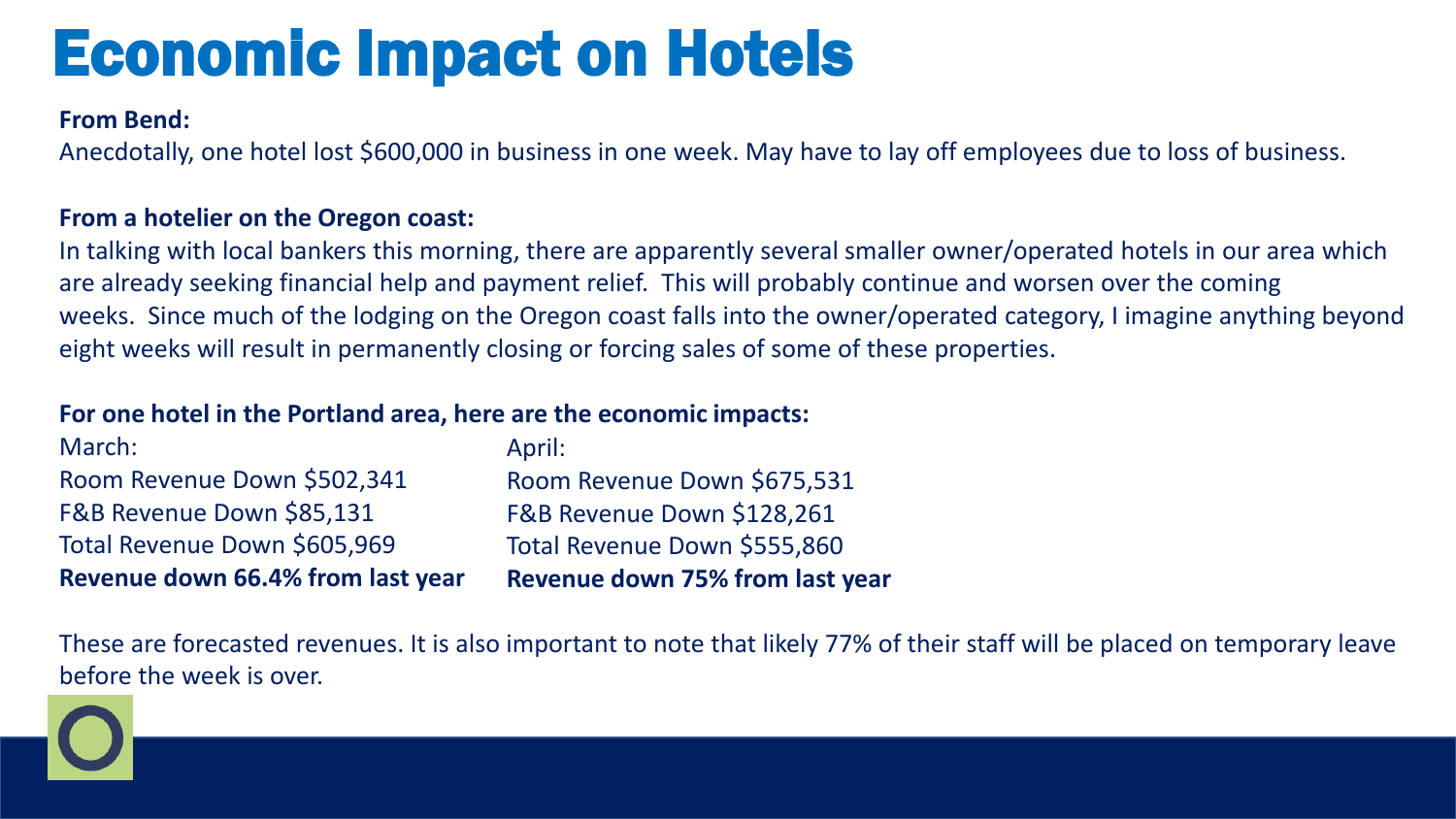# Economic Impact on Hotels

Another hotel group reported 4 hotels saw revenues decline by \$1.7M in the last 10 days or so. The closures of restaurants within the properties have triggered a large uptick in cancellations. They have laid off about 150 people and counting, with the need to consider shutting down up to 2 of the hotels, displacing further jobs.

Oregon's largest hotel has closed their doors and furloughed their employees.

For Portland, estimates are a loss of \$67 million for the business that Travel Portland books.

Regarding citywide and single hotels, they will have a number in addition to that above.

Not everything is cancelled, but at least 60% has either cancelled or has given a heads-up they are discussing it.

20 conventions have cancelled their trips to Portland.

Travel Portland estimates a 75% projected revenue loss for their organization.

Domestic travel/trade: 55% of operators said they've received cancellations.

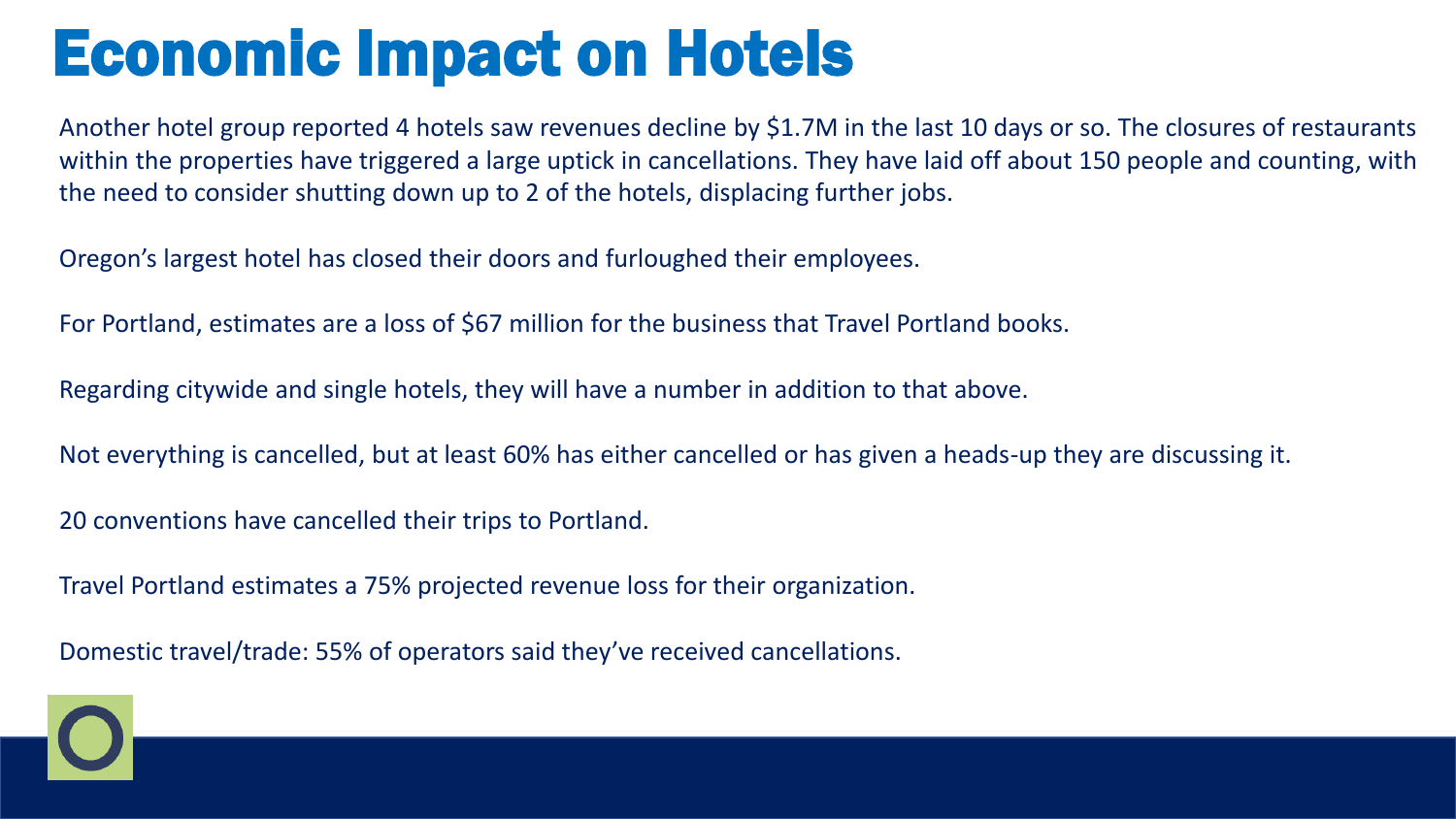### Impact on Hotel Room Demand And Total Job Loss:

#### **Comparison Between 9/11, Recession And Early Stage Of Coronavirus Pandemic**



Marker indicates June 2020

Note: Room night demand is based on monthly STR occupied room nights in US hotels (seasonally adjusted). Total lost jobs reflect total jobs supported by the hotel industry, including direct jobs at hotels and supported by ancillary spending (e.g., restaurants), as well as indirect (supply-chain) jobs, and induced jobs supported by wages and salaries of direct employees. Source: STR, BEA, BLS, Oxford Economics (mid-March, 2020)

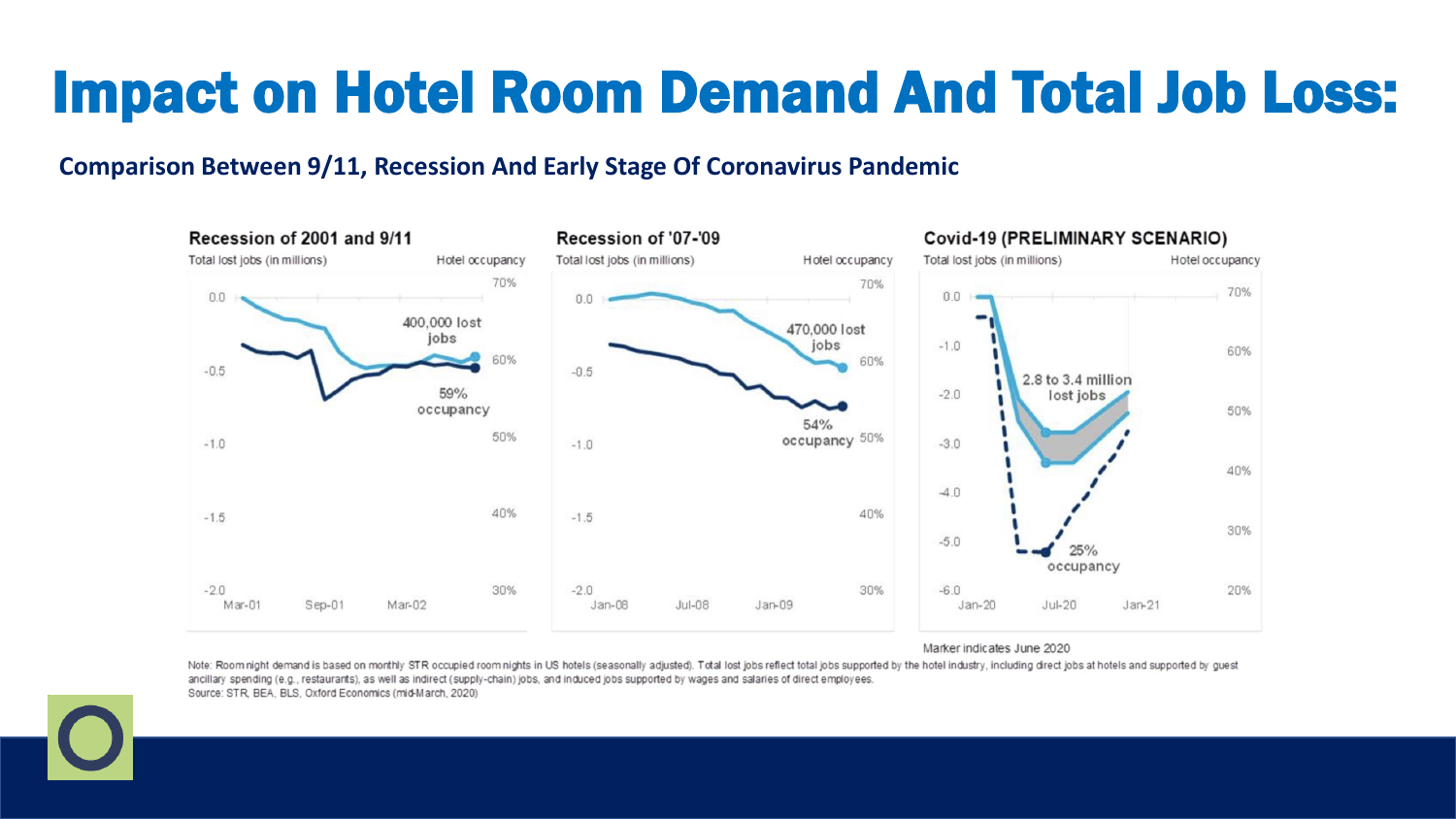### **1. Unemployment Insurance**

- **A.** Prioritize the stability and accessibility of the Unemployment Insurance Fund:
	- **i.** Consider transferring the 2019 corporate kicker to the Unemployment Insurance fund.
	- **ii.** Create immediate access for workers displaced by business closures and slow-downs.
	- **iii.** Eliminate job search requirements for unemployment insurance, as well as one-week waiting periods for benefits.
	- **iv.** Lift requirement that employees be employed for six months to trigger Workshare benefit eligibility.

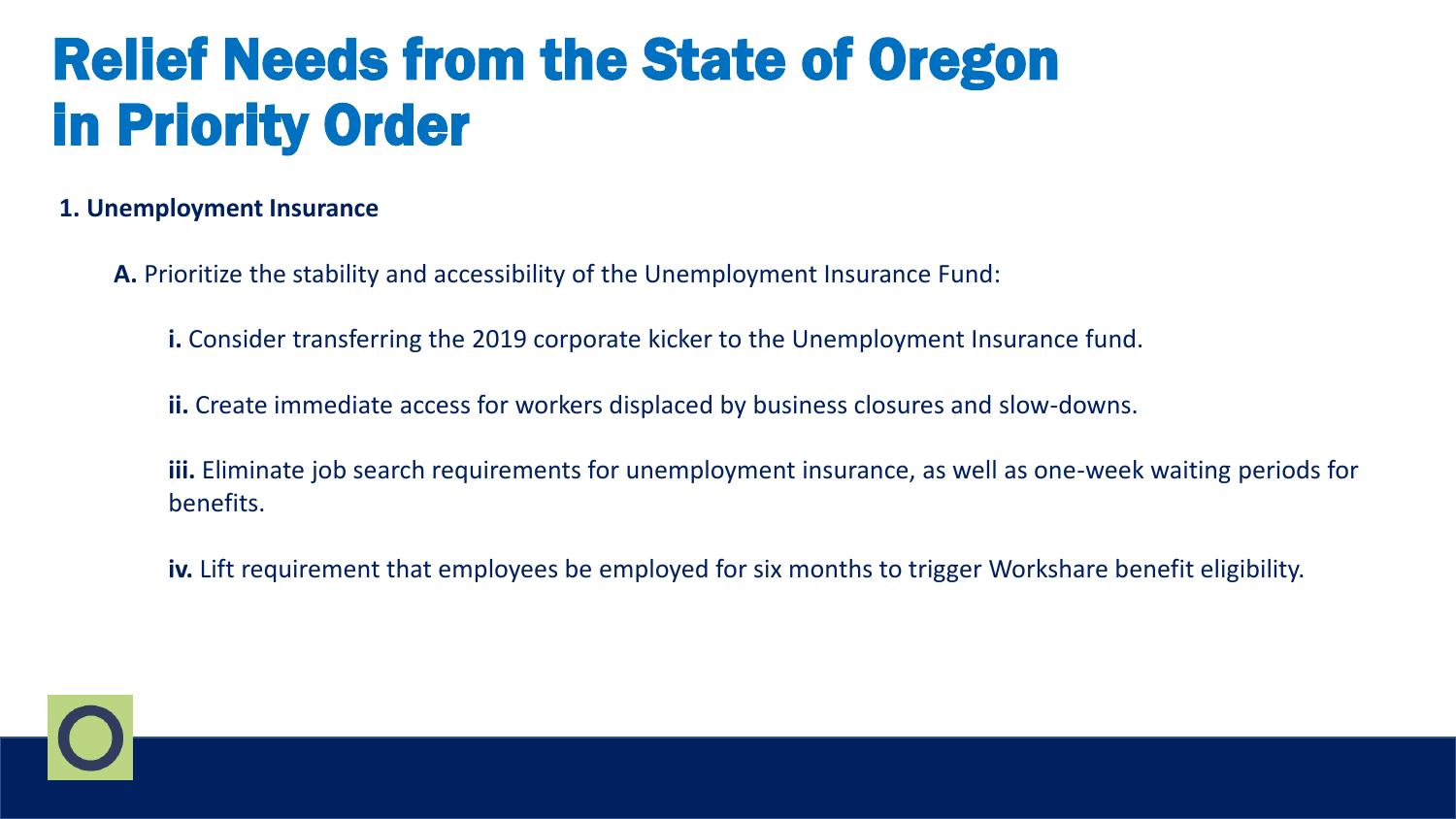### **2. Tax Related Relief**

- A. Recognizing the cash-flow crisis facing businesses across the state, delay implementation of the new Corporate Activities Tax until January 1, 2021, so those funds can be diverted to meeting payroll and protecting jobs.
- B. Ask local governments either to put a hold on new tax measures, pending resolution of the coronavirus crisis or to work with their local business communities to consider delaying or changing implementation strategies
- Suspend payroll taxes for small businesses for the duration of the ban
- D. Create a tax credit for restaurants and lodging operations along with other facilities that issue refunds for cancelled events
- E. Create incentives, including tax credits, for investments in job retention, extended paid time off and remote work opportunities
- F. Extend tax filing deadlines

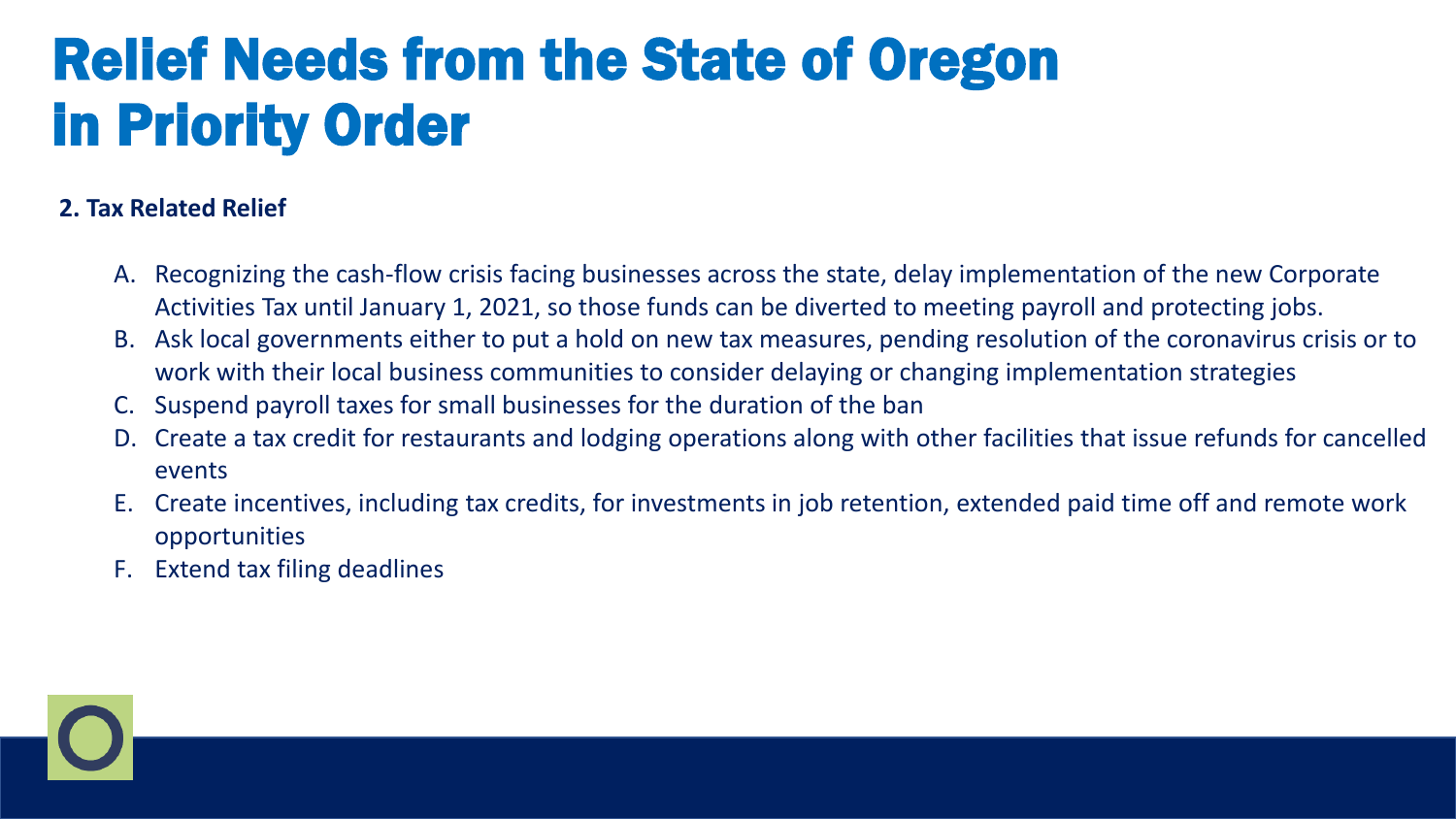**3. Facilitating Job Protection and Business Continuity**

**A.** Relax predictive scheduling requirements and enact moratorium on penalties

**B.** Protect employers from increased rates and penalties when employees make claims for unemployment due to reduced hours or business closures

**C.** Consider providing commercial rent relief and place a moratorium on commercial evictions after March 15, 2020 for the duration of the administrative action

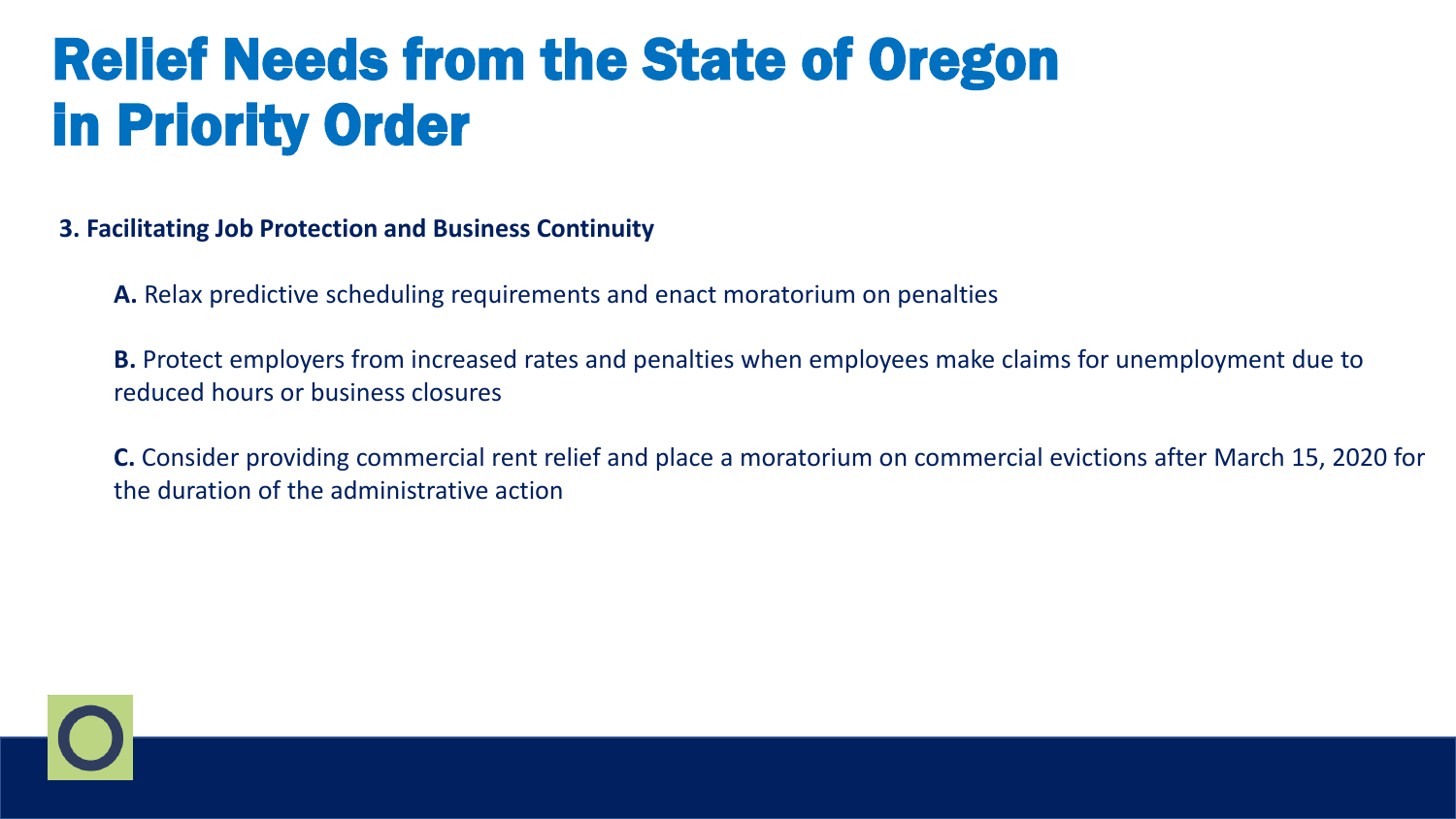#### **3. Facilitating Job Protection and Business Continuity**

**D.** Provide employers with a 60-day extension of time to file their state payroll reports and/or deposit state payroll taxes without penalty or interest

**E.** Defer all city and state Business Licensing Fees for three months

**F.** Defer all city and state Business Taxes. Defer payment of quarterly business taxes due April 30, 2020, nine months to February 2021 with no interest or penalties

**G.** 90-day deferral of payment of real property taxes for hotels while they recover

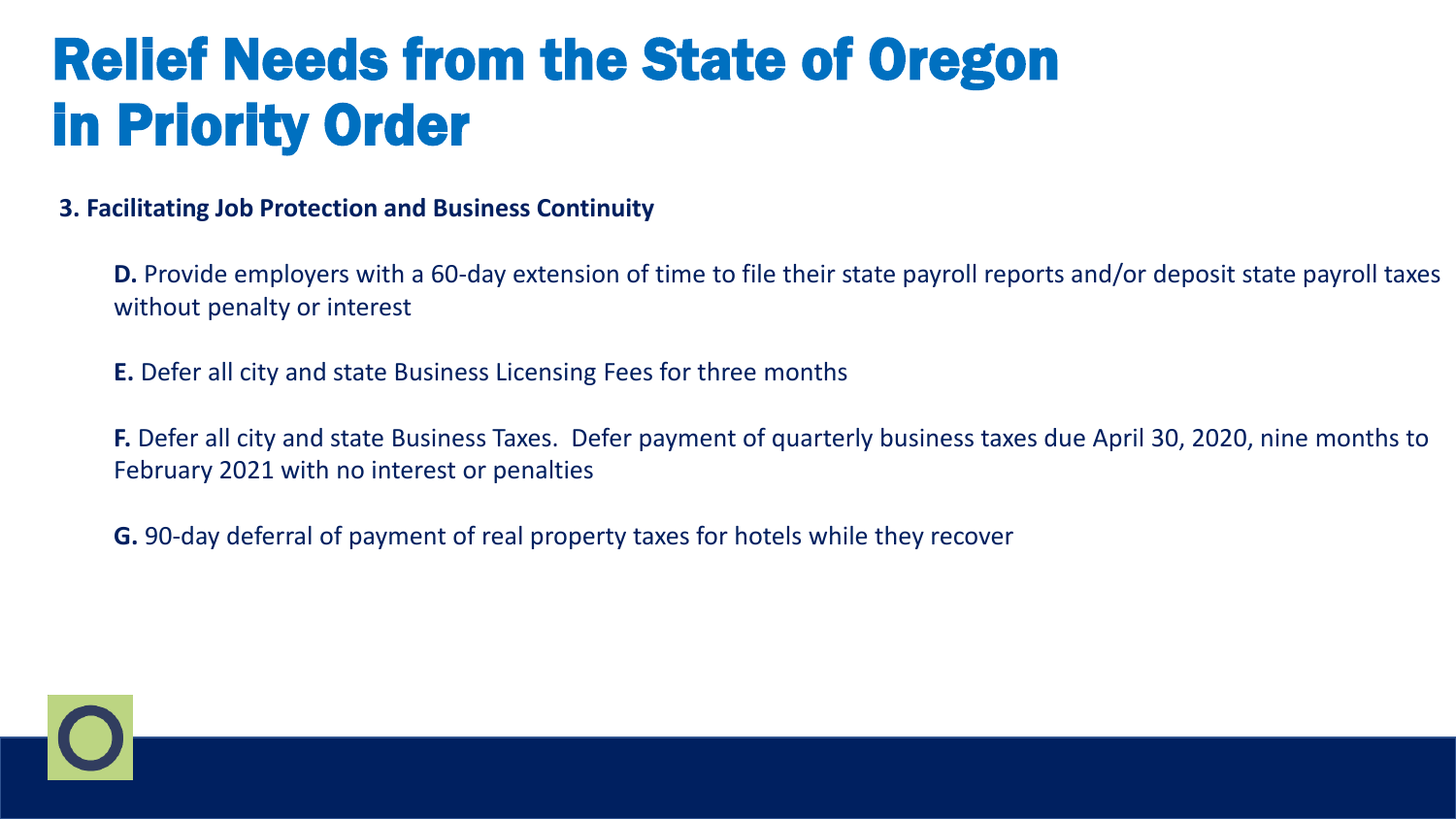#### **3. Facilitating Job Protection and Business Continuity**

**H.** Allow restaurant kitchens to remain open to help alleviate strain and increased demand on grocery stores by offering take out and/or delivery service

**I.** Help from state and federal legislators to make sure businesses are covered by insurance for non-continuity of operations

**i.** Most property & casualty (P&C) insurance policies only cover loss of property or loss of sales but loss of sales is not covered by civil authority closing establishments

**J.** Consider a grant program for hospitality businesses who have seen sales decreases of 25% or more

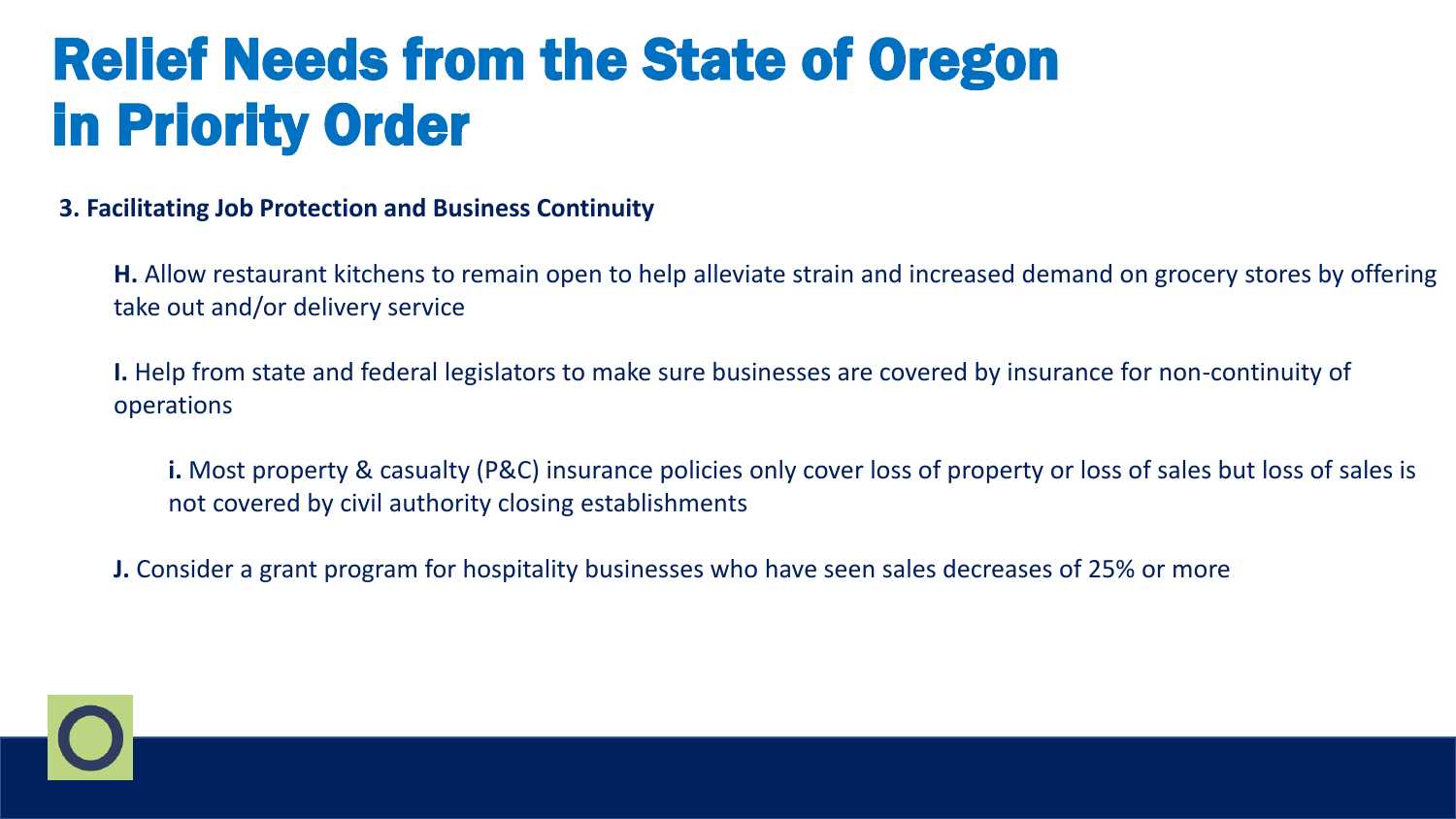### **3. Facilitating Job Protection and Business Continuity**

**K.** Allow for alcohol (mixed drinks, beer, wine, bottles of distilled spirits) to be sold, to-go/delivery, pick-up/curbside

**L.** Create a statewide pre-emption to allow curbside pick-up for all restaurant take out and to go orders

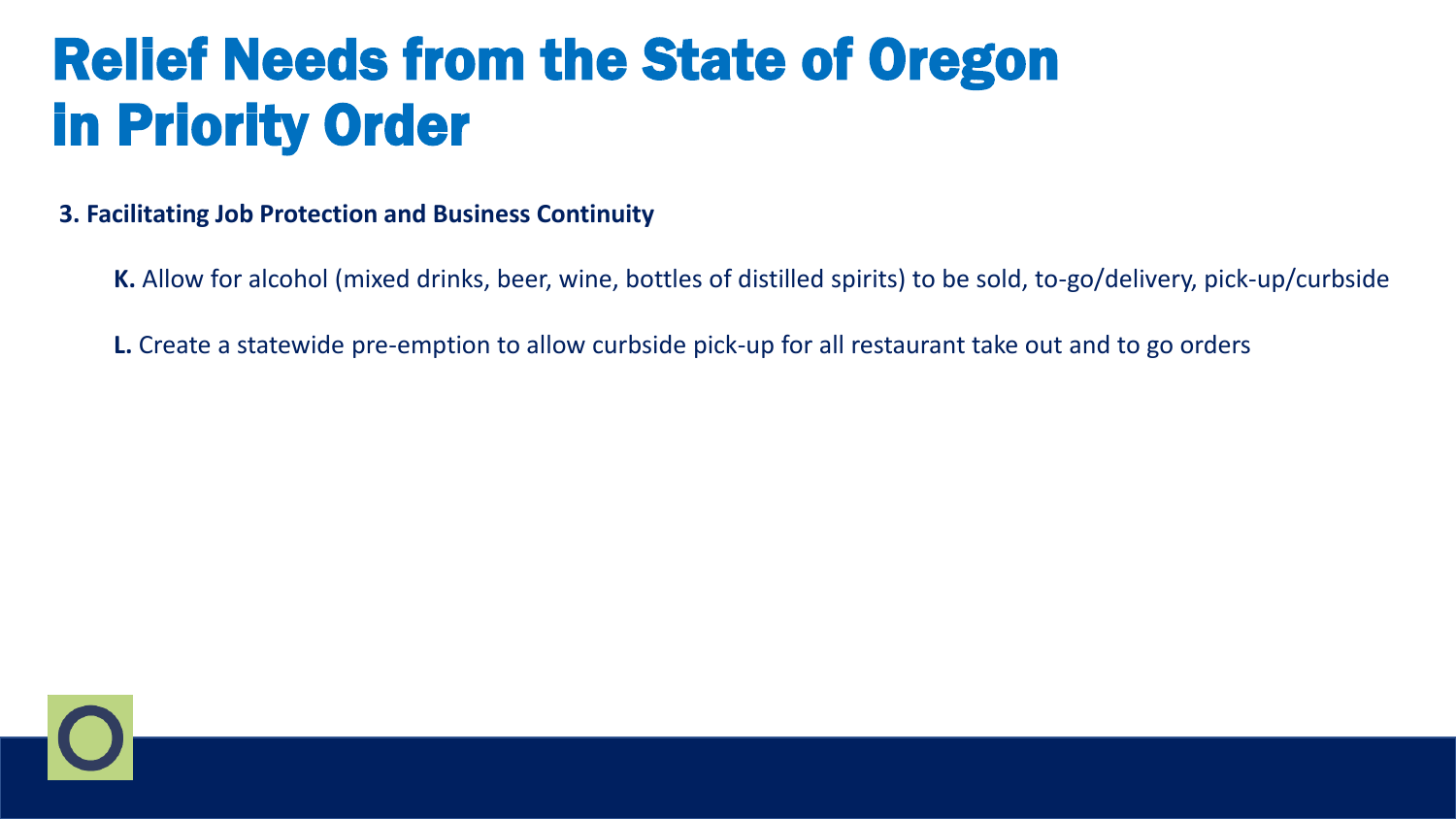# Communication

**1.** Establish regular lines of communication between business and Oregon leaders to have regular updates and strategy discussions and create sector-by-sector response teams.

**2.** Create a small business crisis line to triage calls from employers to access help from state agencies.

**3.** Require state agencies including the Oregon Health Authority, BOLI, Employment, Transportation, Lottery, Revenue, and Secretary of State to create designated resource sites for employers.